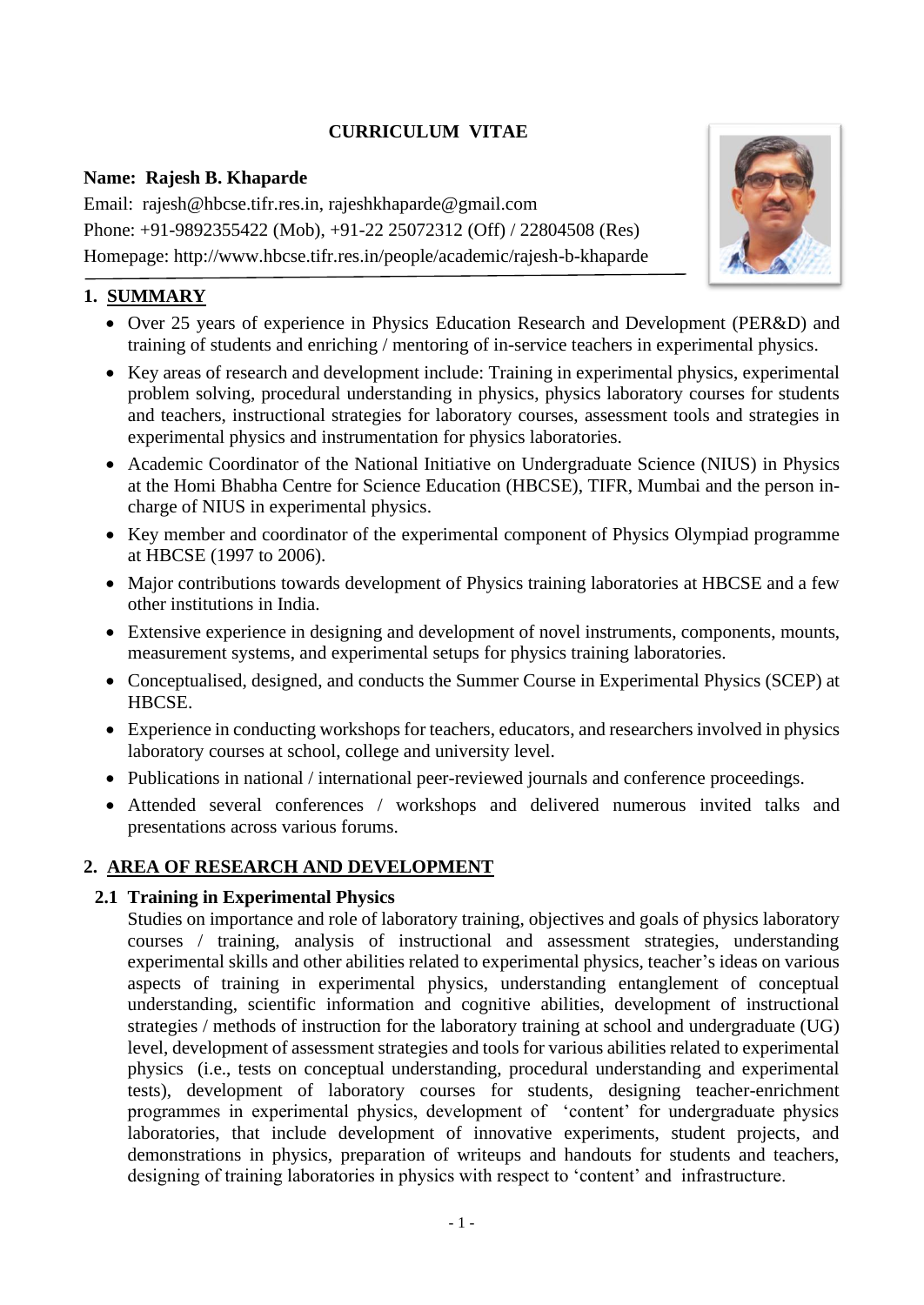### **2.2 Experimental Problem Solving' (EPS)**

EPS as an instructional approach for training of students in experimental physics, understanding deeper cognitive basis, stages and processes that can define and simplify EPS, developing possible models for EPS, analyzing student's difficulties in EPS, and designing activities, teaching modules and laboratory courses to foster EPS.

### **2.3 Procedural Understanding (PU)**

Studies on PU in physics, identifying concepts of evidence and PU in physics at the UG level, study of student's and teacher's ideas on conceptual and procedural understanding, how to distinguish PU from other skills (psycho-motor) and abilities (cognitive, affective, etc), various methods to foster PU, designing experimental problems / pen-and-paper type questions / assessment tools for PU, developing activities and teaching modules on PU for students and teacher professional development.

### **2.4 Electronics and Instrumentation for Physics Training Laboratories**

Designing and development of novel instruments, equipment, measurement systems, components and mounts, complete experimental setups for training laboratories at school and university level.

# **3. EDUCATIONAL QUALIFICATIONS**

**Ph. D. (Science)** in Science Education, University of Mumbai, Mumbai, India

- Worked at: HBCSE, TIFR, Mumbai, India
- Duration: June 1995 August 2001
- Major Area: Physics Education Research and Development (PER&D)
- Thesis: Development of innovative experimental problems and demonstrations in physics with suitable instructional strategy for them and investigating their effectiveness in laboratory training.
- Supervisor: Prof. H. C. Pradhan, HBCSE, TIFR, Mumbai, India

**M. Sc. (Physics),** Nagpur University, Nagpur, Maharashtra, India

- Studied at: Department of Physics, Nagpur University, Nagpur, India
- Duration: June 1992 May 1994
- Specialization: Solid State Physics and Digital Electronics
- Project: Design and fabrication of a microprocessor based X-ray diffractometer. (under the guidance of Prof. V. B. Sapre, Department of Physics, Nagpur University, Nagpur)

**B. Sc.,** Nagpur University, Nagpur, Maharashtra, India

- Studied at: Jankidevi Bajaj College of Science, Wardha, Maharashtra, India
- Duration: June 1989 May 1992
- Major Subjects: Physics, Mathematics and Electronics

### **4. PROFESSIONAL CAREER**

- Homi Bhabha Centre for Science Education (HBCSE), TIFR, Mumbai, India
	- ➢ Reader (F): January 2009 till date
	- ➢ Fellow (E): February 2006 December 2008
	- ➢ Fellow (D): January 2003 January 2006
	- ➢ Visiting Fellow: October 2001 December 2002
	- ➢ Research Scholar: June 1995 September 2001
- Department of Applied Physics, Shri Ramdeobaba Kamla Nehru Engineering College, Nagpur, Maharashtra, India
	- ➢ Lecturer: December 1994 May 1995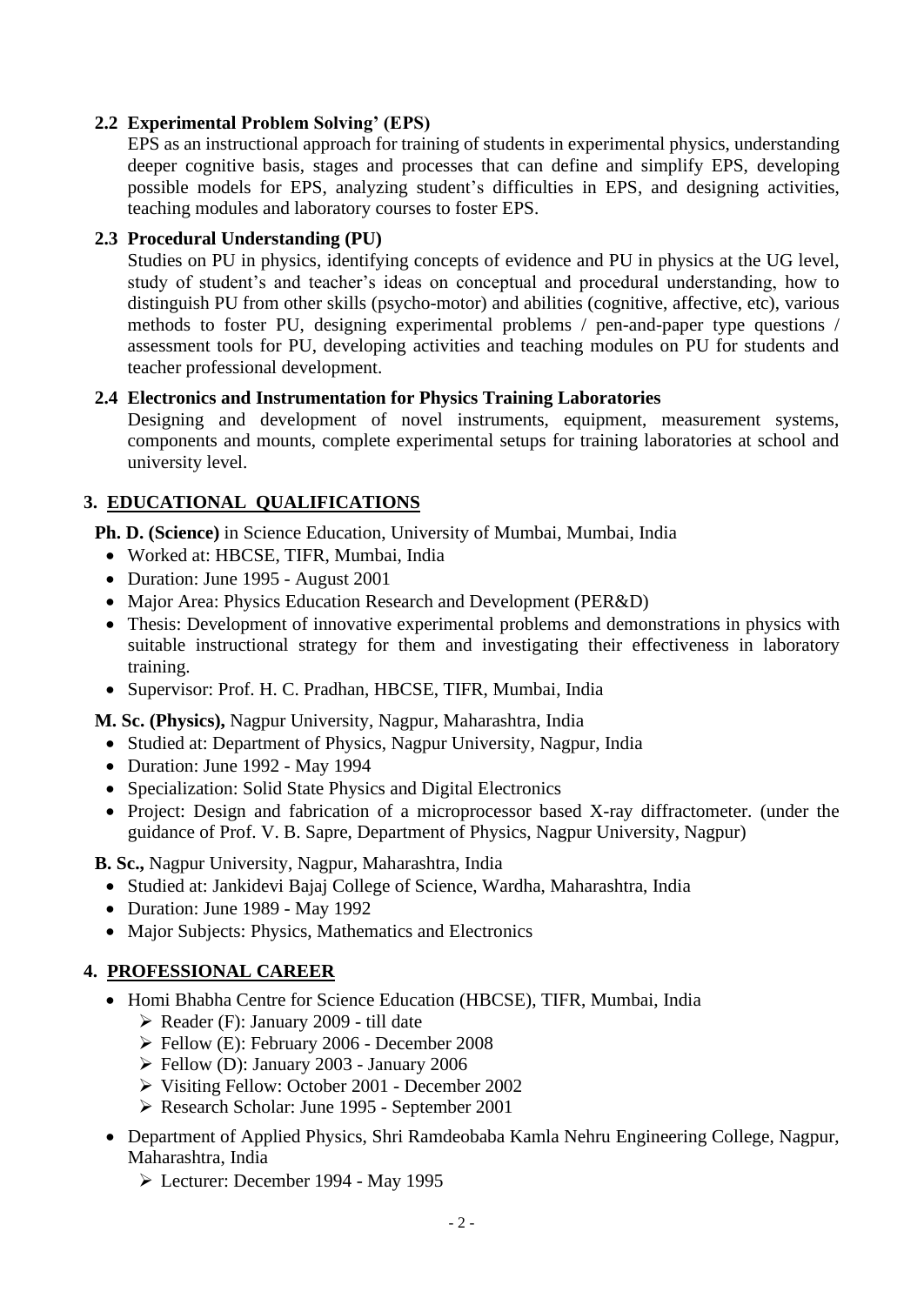# **5. VISITING POSITIONS**

- Visiting faculty member at the Ashoka University, Sonepat, Haryana, January 1 May 11, 2018.
- Visiting faculty member at the University of Mumbai Department of Atomic Energy Centre for Excellence in Basic Sciences, (UM-DAE-CEBS), Mumbai, September 2007 - November 2008.

### **6. MEMBERSHIP OF PROFESSIONAL ORGANIZATIONS**

- TIFR Alumni Association (TAA)
- Indian Association of Physics Teachers (IAPT)
- Indian Physics Association (IPA)
- Instrument Society Of India (ISOI)
- International Research Group on Physics Teaching (GIREP)
- European Science Education Research Association (ESERA)
- American Association of Physics Teachers (AAPT)
- World Federation of Physics Competitions (WFPhC)

### **7. DETAILED PROFESSIONAL CONTRIBUTIONS AND EXPERIENCE**

### **7.1 NATIONAL INITIATIVE ON UNDERGRADUATE SCIENCE (NIUS) IN PHYSICS**

- Academic coordinator of the NIUS (Physics) at HBCSE since 2009 and the person in-charge of NIUS in experimental physics.
- Developed laboratory facilities at HBCSE for student research in experimental physics.
- Offered proto-research student projects in physics, trained and mentored a number of number of NIUS students:
	- $\triangleright$  Number of projects offered = 48
	- $\triangleright$  Number of students who initiated the project = 67
	- $\triangleright$  Number of students who completed their projects = 23
- Developed laboratory courses for training in experimental physics and implemented them during the nurture camps at HBCSE.
- One of the Principal Investigator (PI) for the NIUS project for 11th (2007 2012), 12th (2012 2017) five-year plans and the current plan.

### **7.2 INSTRUMENTATION PROJECT**

- Conceptualized and proposed a project under the NIUS titled "Development of Novel Instruments and Experimental Setups for the Undergraduate Physics Teaching Laboratories".
- Developed a basic instrumentation laboratory and a mechanical workshop / maker's space facility where several students were trained in various aspects of design, fabrication and instrumentation.
- Designed and developed more than 12 complete experimental setups and more than 15 standalone instruments, components, mounts and measurement systems.
- Worked with manufacturers and suppliers to make these experimental setups and instruments available to colleges and institutions in India.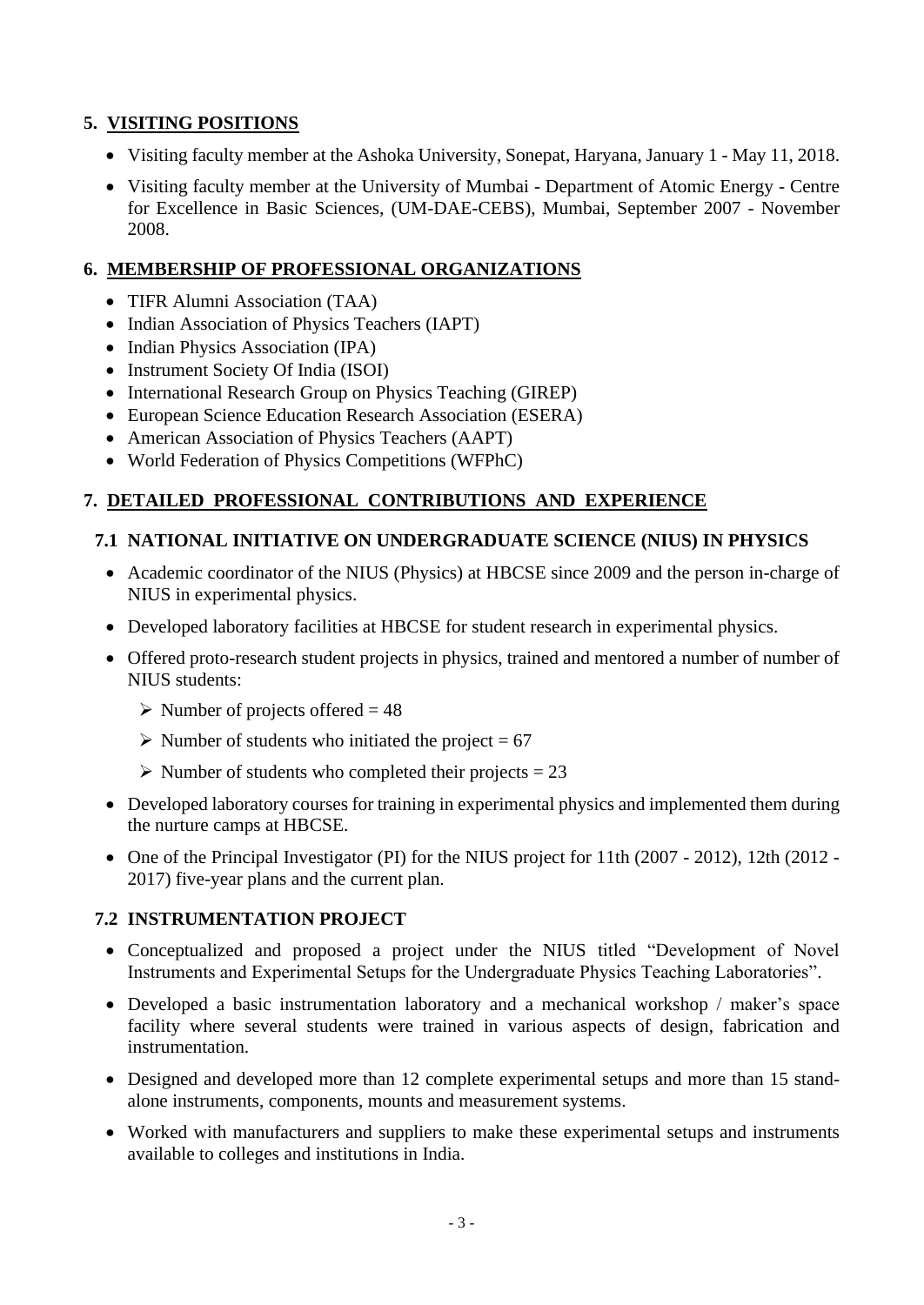### **7.3 INDIAN NATIONAL PHYSICS OLYMPIAD (INPhO) PROGRAMME**

- Coordinator of the experimental component of INPhO at HBCSE from 2000 to 2006.
- Played an important role in planning, organizing, and conducting the physics olympiad training, orientation and selection camps at HBCSE from 1997 to 2007.
- Proposed and coordinated resource generation camps (RGCs) for the experimental component of the INPhO (2003 - 2006).
- Developed a number of experimental problems, setups, and question papers for the training and evaluation of students for the INPhO and the training camps at HBCSE.
- Member of the national board (experimental component) for development of experiments, training, and evaluation during the INPhO (1998 - 2009).
- Scientific observer in the Indian delegation for the  $45<sup>th</sup>$  International Physics Olympiad held at Astana, Kazakhstan (July 13 - 21, 2014)
- Pedagogic leader of the Indian delegation for the 36<sup>th</sup> International Physics Olympiad held at Salamanca, Spain (July 3 - 12, 2005).
- Pedagogic leader of the Indian delegation for the  $35<sup>th</sup>$  International Physics Olympiad held at Pohang, South Korea (July 15 - 23, 2004).
- Member of the academic committee and coordinator for experimental component for **13th Asian Physics Olympiad (APhO) 2012**, New Delhi, India, (April 30 - May 7, 2012).
	- ➢ Developed one of the (two) experimental problems (in collaboration with Prof. D A. Desai, IAPT, Mumbai) on 'electromagnetic induction'.
	- ➢ Designed, fabricated the prototype of the apparatus, standardized the experimental apparatus, and shouldered the responsibility of making 100 copies of the experimental setups.
	- ➢ Organized a preparatory workshop at HBCSE.
	- ➢ Conducted the experimental competition at New Delhi in two batches of about 90 participants.
- Member of the core organizing group, the academic committee, and the coordinator of the experimental component for the **46th International Physics Olympiad (IPhO) 2015**, Mumbai, India, (July 5 - 12, 2015).
	- ➢ Involved in preparatory work required for the experimental component of the IPhO.
	- ➢ Handled academic as well as organizational responsibilities of the RCGs for the experimental component (March - April 2014).
	- ➢ Worked on one long (5-hour) experiment, designed apparatus, got several copies made, and tested them for consistency and reliability.
	- ➢ Organized a preparatory workshop for checking of apparatus and collection of data at HBCSE during April 20 - May 29, 2015.
	- ➢ Took the responsibility of identifying, pursuing and hosting all the 51 members of the Academic Assessment Group.
	- ➢ Prepared and executed a detailed proposal for fair distribution and sale of IPhO experimental kits to several individuals / colleges / agencies in India.
	- ➢ Proposed and prepared a video presentation on "How to assemble the complete experimental setup" for Experimental Task 1 (E1) and Experimental Task 2 (E2) of IPhO.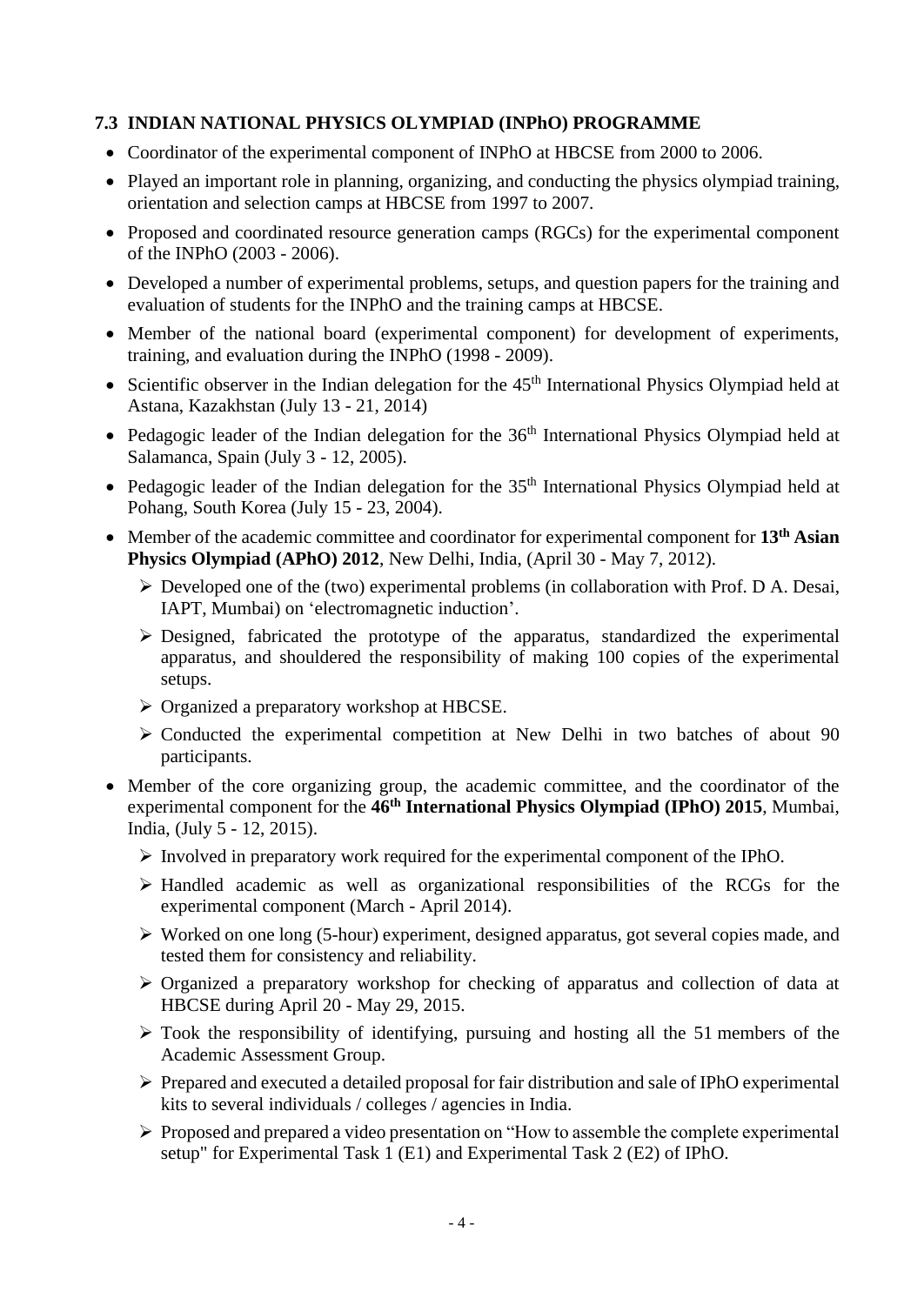### **7.4 TRAINING OF STUDENTS IN EXPERIMENTAL PHYSICS**

- Conceptualised, coordinated, and a key resource person for the '**Summer Course in Experimental Physics**' (SCEP) conducted at HBCSE for the UG students since 1999.
- Designed the SCEP based on the 'Experimental Problem Solving' approach for UG students. The approach has been so designed to encourage student's independent thinking and designing in physics laboratory and to foster procedural understanding, integrated view of theory and experiments, conceptual understanding, experimental problem-solving ability and experimental skills.

### **7.5 WORKSHOPS FOR AND MENTORING INSERVICE TEACHERS**

### **7.5.1 Workshops for Teachers at HBCSE**

- Conceptualized, designed and organize, since 2012, the **Exposure cum Preparatory Workshop (EPW)** for teachers, educators and researchers who are involved in physics laboratory courses.
- Proposed and conducted NIUS workshop on 'Active Learning in Optics and Photonics (ALOP) and Experimental Problem Solving (EPS)' in Physics for 46 teachers during January 10 - 12, 2018.
- Workshop on 'Development of instruments and experimental setups for undergraduate physics teaching laboratories' for 18 teachers in April 2014.
- Workshop on 'Interfacing science experiments with computers' for 16 teachers in collaboration with Dr. B P Ajithkumar, IUAC, New Delhi on December 3, 2011.
- Workshop on 'Training in Experimental Physics: Some PER Initiatives' for 40 teachers, on December 29, 2011. This workshop was in collaboration with Department of Physics, University of Mumbai and Academic Staff College, University of Mumbai.
- Workshop on 'Procedural Understanding in Physics' for 55 teachers, September 10 12, 2009.

### **7.5.2 Workshops / Contributions for Teachers Elsewhere**

- Actively involved in various training programmes/workshops organized for teachers all over India.
- Supported various organizations in designing and conducting teacher workshops in physics.
- Conducted physics laboratory training/sessions during a number of teacher orientation programmes organized by HBCSE-Mumbai, AEES-Mumbai, IAPT, CDPE-Jaipur, NLI-HCU Hyderabad, BASE-Mumbai, ASC's and UGC.
- Member of the National Advisory Committee and a resource person for a UGC and IAPT supported National Workshop Cum Seminar on 'Physics Education Research (PER): Research Based Reforms in Physics Instruction' held at St. Bede's College, Shimla, HP University during May 22 - 29, 2011.
- IAPT Workshop on "Revitalizing the Physics Laboratory Training at the undergraduate level". Key resource person in the planning and conducting of a workshop at the Centre for Development of Physics Education (CDPE), University of Rajasthan, Jaipur during March 25 - 29, 2009.

### **7.5.3 Short Term Visitor Programme at HBCSE**

• Guided a number of teachers from various schools and colleges in India, who worked for one to two months on various experiments / projects in experimental physics and PER.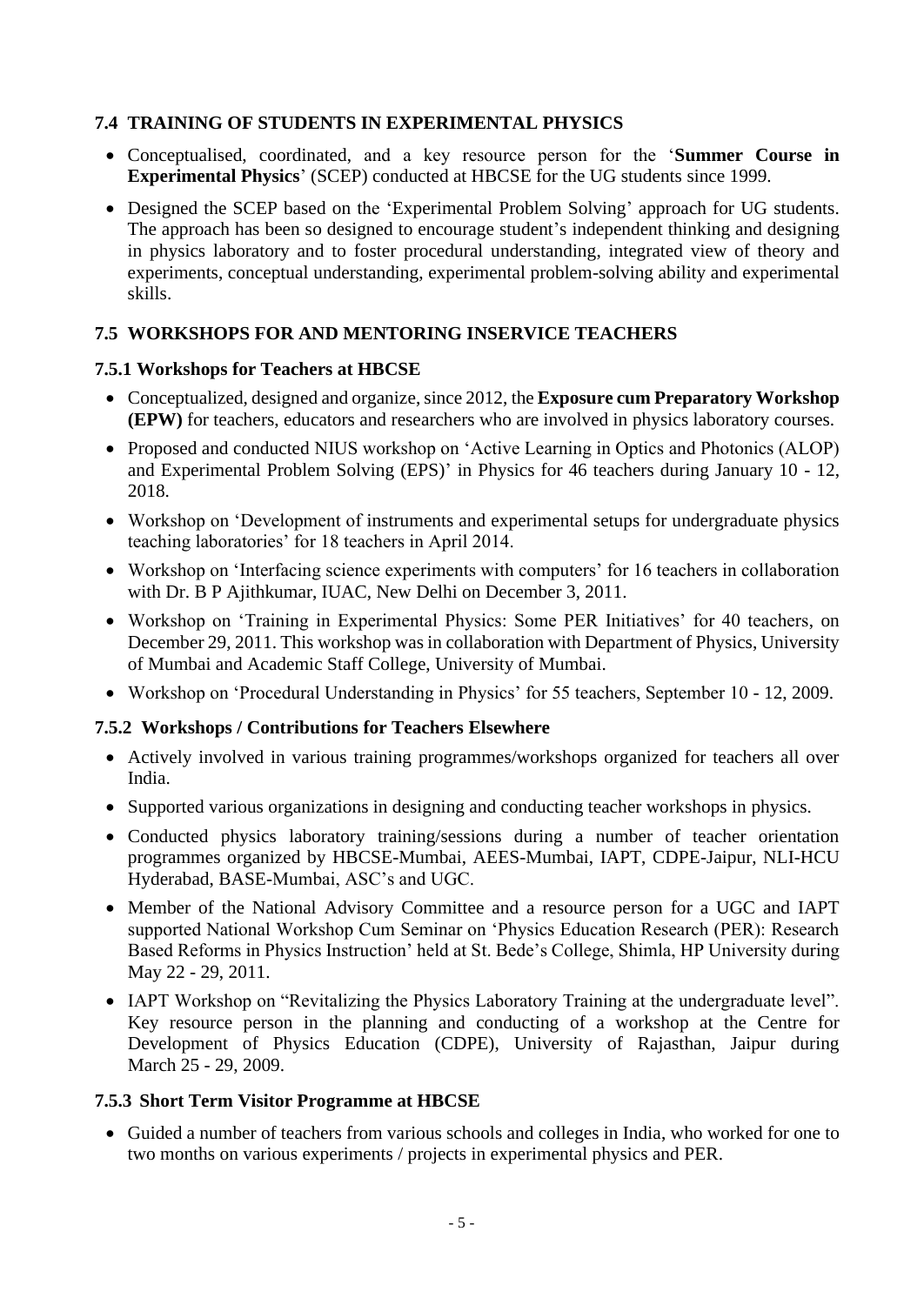# **7.6 PHYSICS LABORATORY TRAINING**

- Developed laboratories for training in experimental physics at HBCSE, TIFR, Mumbai that are being used for the Physics Olympiad, NIUS and various other courses for students and teachers.
- Studied existing practices of physics laboratory training in India and developed 'content' and 'strategies' for the physics laboratory training.
- Developed large number of innovative experiments, student projects and demonstrations in the area of mechanics, optics, electronics, instrumentation, electricity and magnetism.
- Resource person and invited speaker in experimental physics for a number of programmes organized for students and teachers.

# **8. TEACHING EXPERIENCE / COURSES TAUGHT**

# **8.1 Graduate Courses Taught at HBCSE**

- A full semester 4-credit elective course titled 'Introduction to Physics Education Research and Development (PER&D)', Academic Year 2016 - 17, Semester I (August - November 2016).
- A full semester 4-credit course titled 'Introduction to Physics Education Research (PER)', Academic Year 2011 - 12, Semester II (January - April 2012).
- A 2-credit 'Foundation Course in Physics', Academic Year 2010 11, Semester I (August - December 2010).
- Coordinator and one of the (four) faculty members who taught a 4-credit 'Foundation Course in Science' offered during the Academic Year 2009 - 10, Semester I (August - December 2009). Taught a course (14 hours) in physics during September 22 - October 22, 2009.
- Foundation course in experimental physics, for the graduate students at HBCSE, Mumbai (August 10 - September 10, 2007).

# **8.2 Courses Taught Elsewhere**

- 'Introduction to Physics through Experiments' at Ashoka University, Sonepat, Haryana, as a visiting faculty, January 1 - May 11, 2018.
- Physics laboratory course (PL 101) at UM DAE CBS, Mumbai, as In-charge of the course, 56 hours (September 2007 - January 2008).
- Physics laboratory course (PL 201) at UM DAE CBS, Mumbai, as an Instructor, 48 hours (February - May 2008).
- Physics laboratory course (PL 101), at UM DAE CBS, Mumbai, as In-charge of the course, 64 hours (August - November 2008).
- Physics laboratory course (PL 301), at UM DAE CBS, Mumbai, as In-charge of the course, 120 hours (August - November 2008).

# **9. INVOLVEMENT AT NATIONAL AND INTERNATIONAL LEVEL**

- Chaired oral presentation sessions on Physics Education and PER during conferences and symposiums, which include International Conference on Physics Education ICPE-SAIP-WITS (October 2018, Johannesburg), International Conference on Physics Education ICPE-EPEC (August 2013, Prague), and IAPT National Convention (October 2017, Haridwar), etc.
- Member of the editorial board of the Physics Education (www.physedu.in), a journal published by IAPT, ISRO and DAE (2009 - 2019).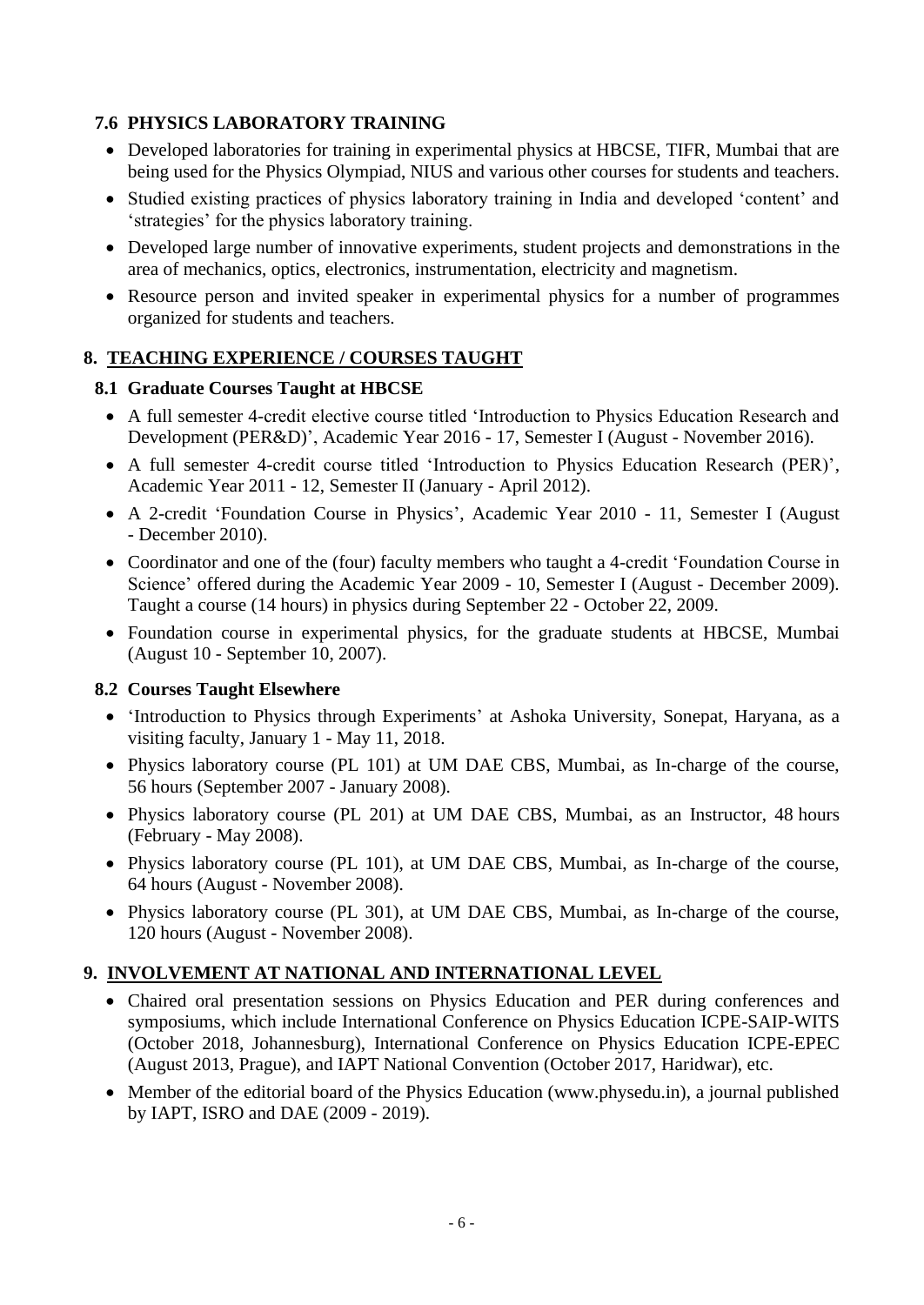- Member of the National Advisory Committee for the Jawaharlal Nehru National Science, Mathematics and Environment Exhibition (JNNSMEE), NCERT, New Delhi (2013 - 2015 and from 2019 - till date)
- Member of the International Advisory Board, Centre for Experimental Physics Education, LUMS (2013 - 2020)
- Member of the Academic Council, Bajaj College of Science, Wardha, (2020 till date)
- Member of the National Advisory Board, Bajaj Science Centre, Wardha (2018 till date)
- Subject expert and a member in the Board of Studies (BOS) in Physics, University of Mumbai (2010 to 2015).
- Member of the Advisory Committee as External Expert, DBT Star College Scheme for B. N. Bandodkar College, Thane (2016 - 2017).
- Member of the Board of Studies (BOS) in Physics at the Ramnarain Ruia Autonomous College, Mumbai. (2017 - 2019)
- Member of physics advisory group on laboratory programme (MSc-Integrated) of the Central University of Tamilnadu, Thiruvarur. (2009 - 2012)
- Developed the first semester physics laboratory course (PL 101) for the five-year integrated MSc programme at NISER, Bhubaneswar and UM-DAE-CEBS, Mumbai. (2007)
- Developed the third semester physics laboratory course (PL 301) for the five-year integrated MSc programme at UM-DAE-CEBS, Mumbai. (2008)
- Contributed to the initial development of physics laboratory programme at IISER, Pune and developed a full semester laboratory course in mechanics. (2006)
- Developed and conducted at HBCSE, a 4-week course in experimental physics for the FY BSc students of Chennai Mathematical Institute (CMI), Chennai. (2004 - 2009)
- Reviewer of books and contributed papers for journals and conferences, which include International Conference on Physics Education (ICPE), GIREP, Episteme conferences, etc.

# **10. OTHER PROFESSIONAL ACTIVITIES / SERVICES**

### **10.1 Other Academic / Administrative / Technical Contributions at HBCSE**

- One of the Principal Investigators (PIs) for the following three plan projects at HBCSE: National Initiative on Undergraduate Science (NIUS), National Science Olympiads (NSO), and Collaboratively Learning to do Experiments and Research (CLEAR).
- Significantly contributed to the development of NIUS infrastructure and physics laboratory facilities at HBCSE which include: NIUS facility building, well-furnished training laboratories, a small workshop / maker's space, laser/spectroscopy laboratory, instrumentation laboratory etc.
- Member of the HBCSE Technical Committee for past several years and its Chairperson since September 2016.
- Member of interview committees for various positions at HBCSE.
- Member of the Core Committee (Technical) at HBCSE.
- Member of the Campus and Garden committee at HBCSE.

### **10.2 Involvement at TIFR, Colaba, Mumbai**

- Member of the Executive Committee, TIFR Alumni Association (TAA) since 2016
- Member of the Official Language Implementation Committee (OLIC) (2014 2019)